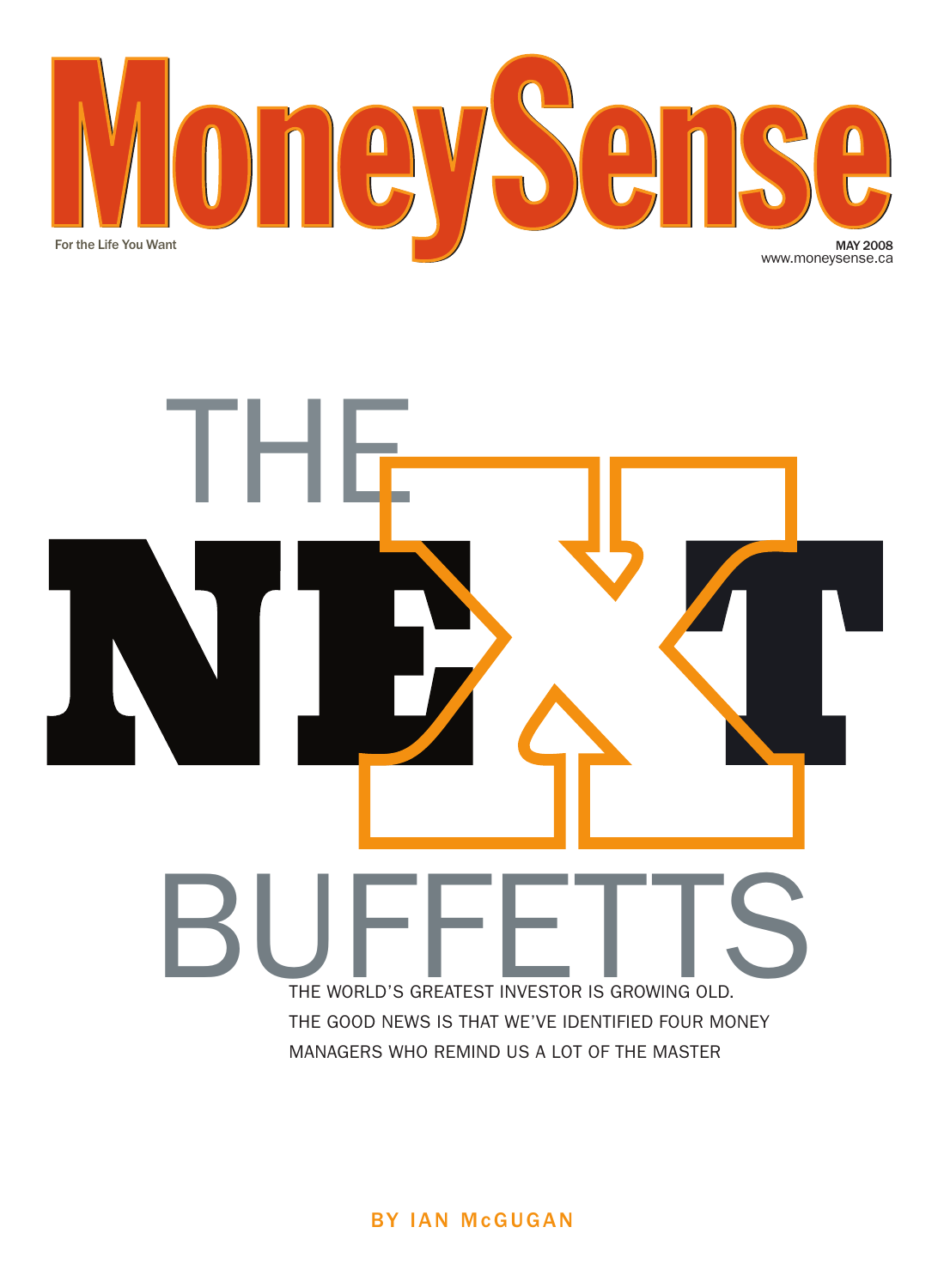## For Single Print Only

nyone who thinks Warren Buffett is past his prime should have seen the world's richest man tossing off one liners and charming the crowd at the Toronto Board of Trade earlier this year. Whether he was discussing his philanthropic endeavors (where he's teamed up with his good buddy Bill Gates) or how mortgage-backed securities poisoned the U.S.

financial system ("the people that brewed this toxic Kool-Aid found themselves drinking a lot of it in the end"), the rumpled billionaire was as charismatic and as quotable as ever. financial syster<br>a lot of it in the

We hope that the greatest investor of all time has many, many good quotes left. But we also have to acknowledge reality. Buffett is 77 and even his steady diet of Cherry Coke and hamburgers can't keep a guy going forever. Investors who would like to put their money into Berkshire Hathaway, Buffett's flagship company, have to deal with the unpleasant fact that Buffett may be on his last lap or two as champion of the stock market marathon.

 That raises a fascinating question: who is the next great Buffett-like investor going to be? He or she must be a great stock picker, of course. But that's just the beginning. What distinguishes Buffett is not only his stock market acumen. It's also his willingness to state his opinions in plain English, his independent turn of mind, and his willingness to treat investors as if they were his partners.

With that in mind, we went in search of younger investors with some of those same characteristics. We found four people in Canada and the U.S. who, in our admittedly subjective estimation, remind us of the master. One runs a hedge fund, one heads an investment trust, and the remaining two lead public companies. Each has demonstrated an ability to invest well. Each has been willing to go against the crowd and make courageous investing decisions. Each writes a Buffett-style letter to investors.

While we can't guarantee that these investors will do anywhere near as well over the next decade as Buffett has done in the past, each of them has already displayed some moves that remind us of the great man. Whether you're looking for a place to park your money or simply some smart investing commentary, we think they deserve your attention.

## **PREM WATSA**

#### **FAIRFAX FINANCIAL TORONTO**

WHO IS HE? The 56-year-old CEO of Fairfax Financial Holdings has often been called the Buffett of the North. He's run his insurance holding company since 1985 and has grown its share price by an average of 26% a year during that time.

BEST CALL Watsa and his investment team realized way back in 2003 that the U.S. housing boom was built on a shaky foundation of debt. They bet on a collapse in the mortgage market by buying what are called credit default swaps (CDS), a form of insurance against bad loans. Last year, Watsa's CDS position soared in value as U.S. home loans soured. He turned a \$341-million investment into a \$2-billion-and-counting payoff.

WORST CALL In 1998, Watsa acquired two U.S. insurers—TIG and Crum & Forster. Both were disasters and led to seven long years of dismal results for Fairfax.

WHY HE'S LIKE BUFFETT Watsa, too, is a value investor. And just as Buffett has built his empire around Berkshire, which is primarily an insurance company, Watsa has built his empire around Fairfax, which is also an insurance company.

WHY HE'S NOT LIKE BUFFETT Watsa is comfortable with far more debt and much higher risk levels than Buffett has been. Case in point: Watsa's ill-advised U.S. acquisitions. From 2004 through 2006 some investors questioned whether Fairfax could survive.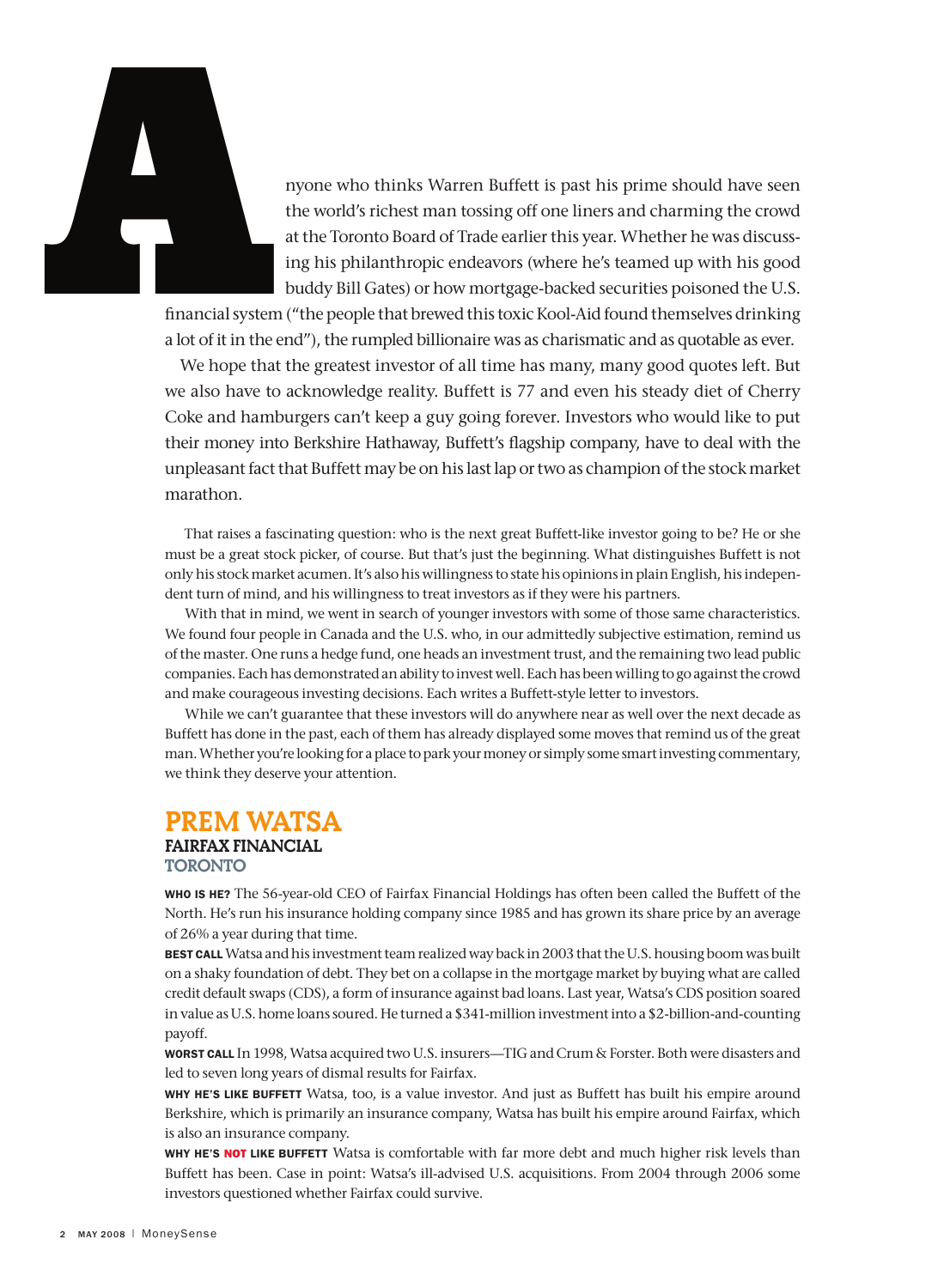# For Single Print Only

WHAT HE'S DOING NOW Watsa believes we are in the early stages of a massive unwinding of debt. He is preparing his company for a once-in-a-century financial storm. He has 80% of Fairfax's portfolio invested in ultra-safe treasury bills and government bonds. "Prolonged periods of prosperity lead to leveraged financial structures that cause instability," writes Watsa. "We are witnessing the after effects of the longest economic recovery (more than 20 years) in the U.S. with the shortest recession (2001). Regression to the mean has begun—but only just begun!"

HOW TO INVEST Fairfax trades on the Toronto and New York exchanges under the ticker FFH. To learn more, read Watsa's annual letters to shareholders at www.fairfax.ca. They're informative, plain-spoken and always interesting.

## **TIM McELVAINE**

#### **MCELVAINE INVESTMENT TRUST VANCOUVER**

WHO IS HE? McElvaine, 44, is a native of Kingston, Ont., and a graduate of Queen's University. He qualified as a chartered accountant and earned his Chartered Financial Analyst designation before going to work for Peter Cundill, the famed value investor and fund manager, in 1991. Five years later, McElvaine set up the McElvaine Investment Trust.

BEST CALL The McElvaine Investment Trust has produced 14% average annual returns for investors since 1997, more than doubling the results of a typical Canadian equity fund. It has never lost money over the course of a year.

WORST CALL The Trust has produced decent returns over the past four years, but it has lagged behind the Canadian stock index during that period. Last year it managed to produce only a meagre 0.6% gain. McElvaine's big sin? He's decided to sit out the mad rush for commodity stocks. "I'm the only money manager I can think of to have entirely missed the oil and gas boom," he says.

WHY HE'S LIKE BUFFETT McElvaine is funny, self-deprecating and likeable. He also makes a point of eating his own cooking—98% of his personal portfolio is invested in his fund. Like Buffett, he regards buying a stock as buying a piece of the company. Consequently, he looks for stable, undervalued companies that can withstand economic storms and that aren't tied to cyclical industries. He particularly likes companies that are headed by owners who have their personal fortunes tied up in their enterprises. At the end of 2007, his holdings included Glacier Ventures, a publisher of small-town newspapers in Western Canada; Maple Leaf Foods, the Toronto meat packager; and Citadel Broadcasting, a U.S. radio broadcaster.

WHY HE'S NOT LIKE BUFFETT McElvaine is a fund manager, not a CEO. That means he charges annual fees: 1% of your investment, plus 20% of any gains over 6%. Also, in contrast to Buffett's sprawling empire, McElvaine runs a highly concentrated portfolio focused on a handful of what he considers outstanding values. At the end of 2007, a mere eight stocks made up 85% of his holdings.

WHAT HE'S DOING NOW Not much, according to McElvaine. "I make Homer Simpson look active," he insists. But all jokes aside, he's always on the lookout for undervalued stocks and special situations. The classic McElvaine holding is a firm of significant size in its own industry, with a reasonable debt load, headed by an ownerCEO who is in the middle of restructuring the company. "Take Michael McCain at Maple Leaf Foods," says McElvaine. "He's very focused on taking his company out of commodity products and into branded lines. If he can get it done the stock is worth significantly more than it is now."

HOW TO INVEST The McElvaine Investment Trust is open only to qualified investors, which means that the minimum investment is anywhere from \$10,000 to \$150,000, depending upon your province of residence. For more info, visit www.mcelvaine. com—and, while you're there, make a point of reading McElvaine's annual letters. They're both fun and illuminating.

#### **DR. MICHAEL BURRY SCION CAPITAL CUPERTINO, CALIF.**

WHO IS HE? Burry, 36, studied economics at UCLA, but despite a long-standing fascination with the stock market, stuck to his original plan of becoming a doctor. In 1995, as he was finishing his training at Vanderbilt Medical School, his father died and Burry began investing a small amount of trust money. Two years later, he launched his own website and began to write about stocks in the only time he had free—between midnight and three in the morning. His dissections of value stocks attracted a following and in 2000, *Forbes* magazine named his hobby site as one of the top investing destinations on the web. By then Burry was in the third year of a residency in neurology at Stanford University Medical Center and he figured it was time to choose between medicine and money management. He set up a hedge fund, named it Scion Capital, and became a full-time investor.

BEST CALL Burry's flagship fund has achieved a cumulative net return of about 455% after fees, or more than 20% a year, since 2000. Last year the fund soared 138% in value thanks to a huge bet that Burry had made on the subprime mortgage market. In similar fashion to Watsa, he had invested in credit default swaps and saw them nearly quadruple in value as the underlying loans started to default.

WORST CALL After a string of big early victories, Burry hit a rough patch. In 2004 and 2005, the Scion Value Fund generated only single-digit returns. In 2006, it lost 18% of its value, largely as a result of Burry's bet against the subprime mortgage market.

WHY HE'S LIKE BUFFETT Burry works largely by himself and offers only limited disclosure about what he's up to. He describes himself as a "contrary-minded individual" who profits by working far away from the "groupthink capital of the world"—New York. He made a killing in 2002 by buying up the distressed debt of WorldCom, the failing telecom firm. He cashed in again a year later by moving into South Korean stocks, which after a decade of inactivity had finally started to chug ahead.

WHY HE'S NOT LIKE BUFFETT Burry's willing to run bigger risks than Buffett—at least the current Buffett, that is. He's more comparable to the young Buffett of the 1950s and 1960s, who ran a free-wheeling investment partnership before settling down to manage Berkshire Hathaway.

WHAT HE'S DOING NOW. Waiting. Burry believes U.S. home prices still have lots of room to fall. His flagship funds are about half in cash,